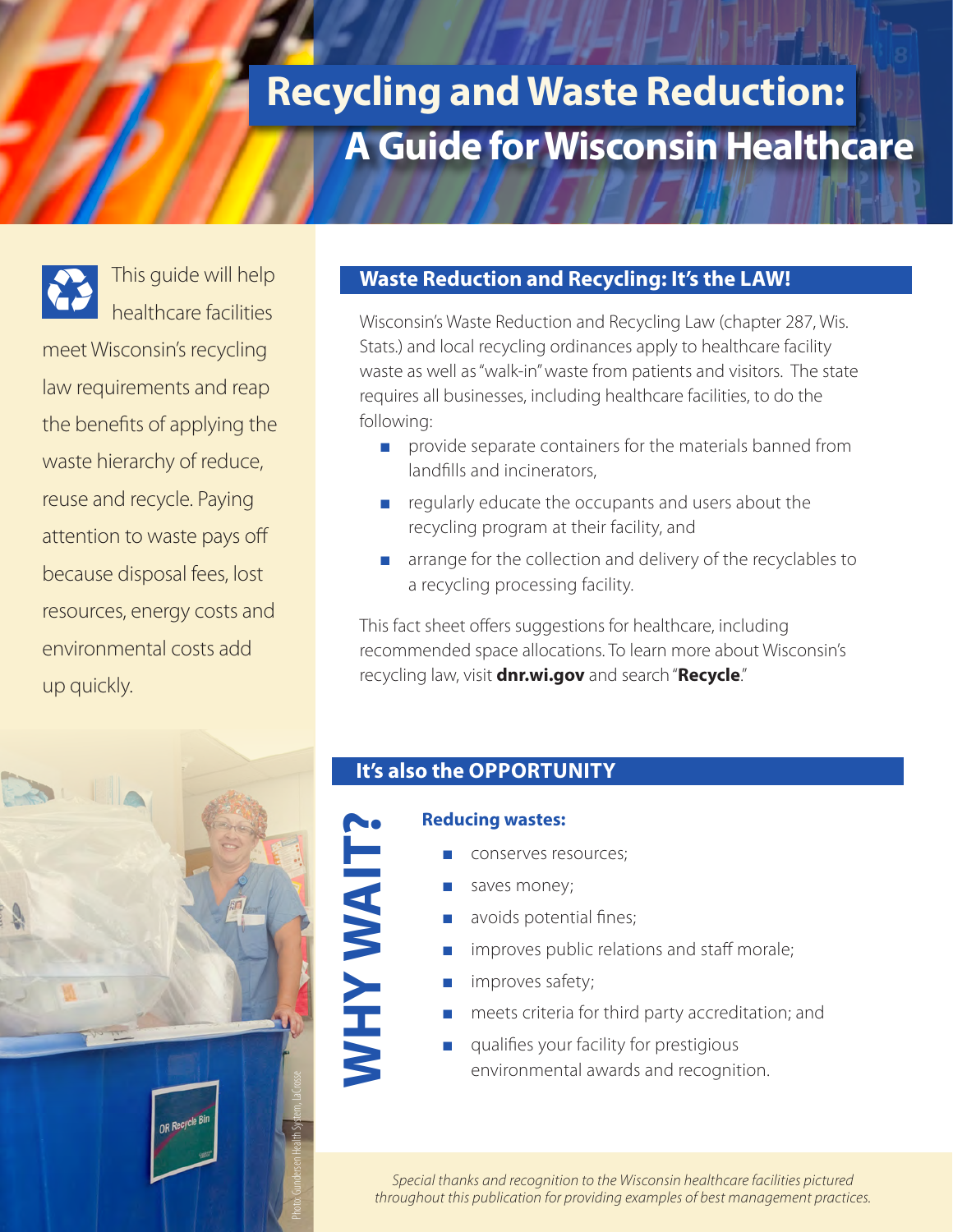# **Take Four Steps to Reduce Waste**



# **employee support.**



Find a champion among your top managers who can integrate recycling into facility procedures and provide the time, material and equipment needed. Solicit ideas from employees at all levels. Educate employees about how to reduce and recycle waste as part of their job duties.

**Select staff to implement and monitor the plan.**



Select staff to manage your recycling and waste reduction plan. In a small facility, select an individual who can effectively undertake this task. In larger facilities, form a small team of staff members from various departments such as infection control, facilities, safety, housekeeping and purchasing.

#### **Comply with HIPAA when recycling paper**

The Health Insurance Portability and Accountability Act (HIPAA) requires businesses to protect patient confidentiality when discarding healthcare data. HIPAA-compliant systems can actually boost your recycling rate. Shredding paper is not necessarily required; it is acceptable to recycle un-shredded paper if you use locked containers and work with recyclers who are HIPAA-compliant.

For more information about recycling paper under HIPAA, visit the Healthcare Environmental Resource Center (**[www.](http://www.hercenter.org/) [hercenter.org](http://www.hercenter.org/)**) and search for "**Paper Recycling"** or "**HIPAA**."

#### **Analyze your waste streams.**

|    | A                    | B                         | $\mathbb{C}$ | D            | E                            | F     | G | Ħ                                |      |
|----|----------------------|---------------------------|--------------|--------------|------------------------------|-------|---|----------------------------------|------|
|    | <b>Yearly Totals</b> |                           |              |              |                              |       |   |                                  |      |
| 2  | <b>Month</b>         | <b>Total Weight Pulls</b> |              | <b>Pulls</b> | <b>Total Weight P-listed</b> |       |   | <b>Waste Stream Distribution</b> |      |
| 3  | January              | 173                       | 16           | 28           | 265                          | 0.143 |   | <b>Total Weight</b>              | 2735 |
| 4  | February             | 270                       | 24           | 18           | 190                          | 0.164 |   | <b>%Non Hazardous</b>            | 57%  |
| 5  | March                | 310                       | 25           | 20           | 205                          | 0.17  |   | %Hazardous                       | 43%  |
| 6  | April                | 225                       | 22           | 14           | 150                          | 0.128 |   | P-Listed                         | 0%   |
| 7  | May                  | 265                       | 22           | 18           | 175                          | 0.162 |   |                                  |      |
| 8  | June                 | 255                       | 24           | 20           | 195                          | 0.65  |   |                                  |      |
| 9  | July                 | 50                        | 6            | 1            | 7                            | 0.05  |   |                                  |      |
|    | 10 August            |                           |              |              |                              |       |   |                                  |      |
|    | 11 September         |                           |              |              |                              |       |   |                                  |      |
|    | 12 October           |                           |              |              |                              |       |   |                                  |      |
|    | 13 Novemeber         |                           |              |              |                              |       |   |                                  |      |
|    | 14 December          |                           |              |              |                              |       |   |                                  |      |
|    | 15 Total             | 1548                      | 139          | 119          | 1187                         |       |   |                                  |      |
| 16 |                      |                           |              |              |                              |       |   |                                  |      |

Photo: Gundersen Health System, LaCrosse

Photo: Gundersen Health System, LaCrosse

Monitor your waste streams to identify what and how much is being discarded in each department in your facility. Enter this information in a waste/ cost database. Talk with your custodial staff and waste haulers about collection methods, waste container needs, frequency of collection and the cost of collecting the various types of waste. Ask your waste vendor to help you optimize disposal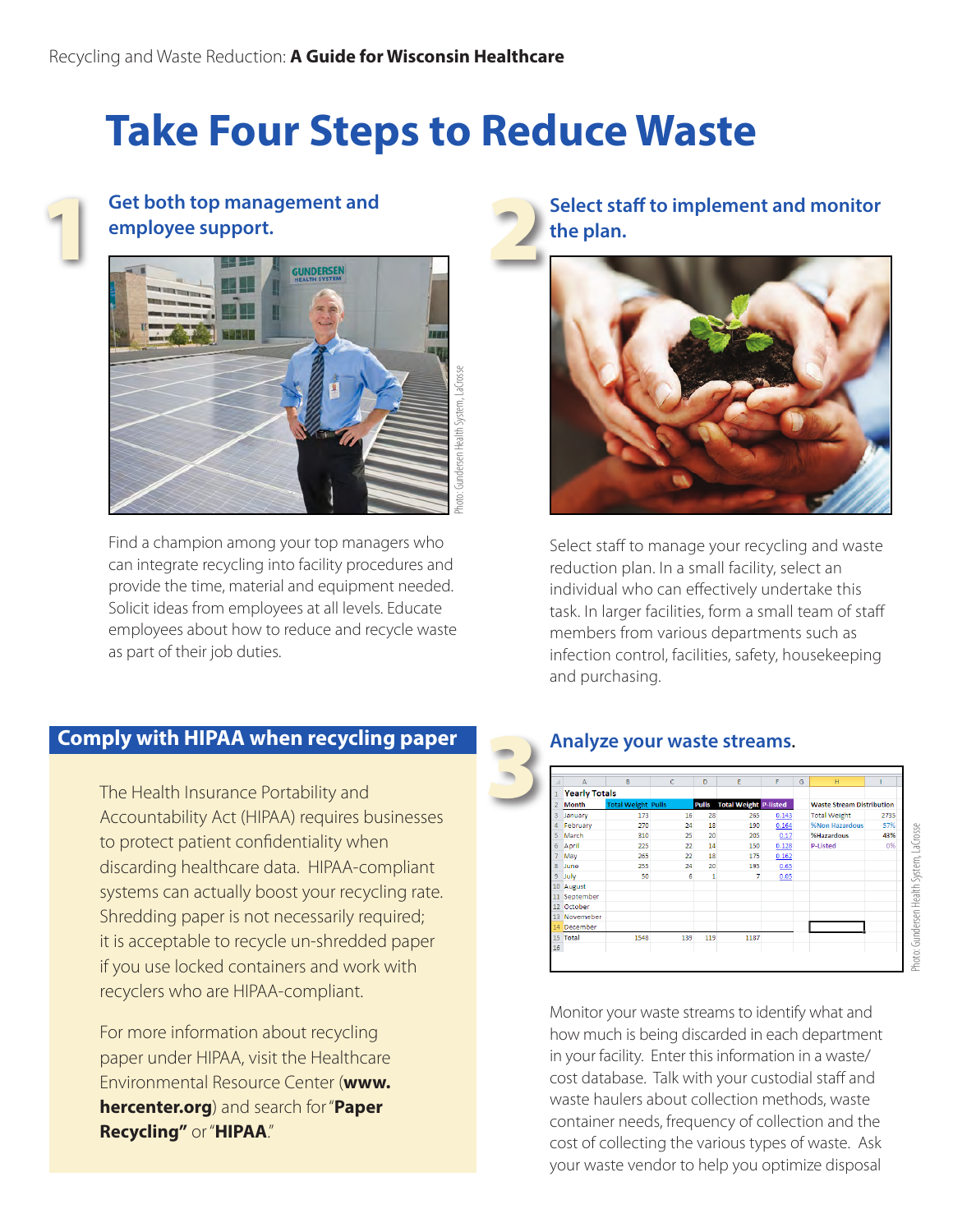**Data is a powerful tool. If you don't know what you have, how can you prioritize your action plans, justify your programs or report on your success?**

costs. Avoid fixed fee contracts; your disposal costs should go down when you divert wastes to recycling.

A Self-Assessment guide can help you evaluate your waste streams, identify opportunities for improvement and enhance your environmental and waste programs. Here is one specifically for healthcare: **[practicegreenhealth.org/pubs/selfasmt.pdf](https://practicegreenhealth.org/pubs/selfasmt.pdf)**.

# 4

#### **Develop a waste reduction and recycling program specific to your facility.**



Identify one or more ways to reduce waste in each department where waste is generated. Focus on waste that is generated in large quantities. Try to eliminate or reduce waste that is likely to negatively affect the environment (e.g., mercury, PVC plastic, pharmaceuticals). Consider using more durable, longer-lasting equipment or products that can be laundered, repaired or reused. Draft a plan that includes specific objectives, clear goals, a timeline for phasing in reduction and recycling practices, expected costs and savings, ways to involve staff, a budget, and a monitoring system. Integrate your facility's recycling efforts into its medical waste reduction plan (see [ss. NR 526.16-.22, Wis. Adm. Code](http://docs.legis.wisconsin.gov/code/admin_code/nr/500/526.pdf)).



**What must be recycled in Wisconsin?**

- Aluminum, glass, steel and bi-metal containers (tin)
- Plastic containers  $#1$  and  $#2$
- Magazines and catalogs
- Newspaper and office paper
- **Corrugated cardboard**
- Computers, televisions, desktop printers, computer monitors and other accessories, DVD players, VCRs and DVRs, fax machines, and cell phones
- Major appliances
- Yard waste
- Lead acid automotive batteries, automotive waste oils, and waste tires
- Used oil filters

For a list of materials banned from landfills visit **dnr.wi.gov** and search "**What to recycle**."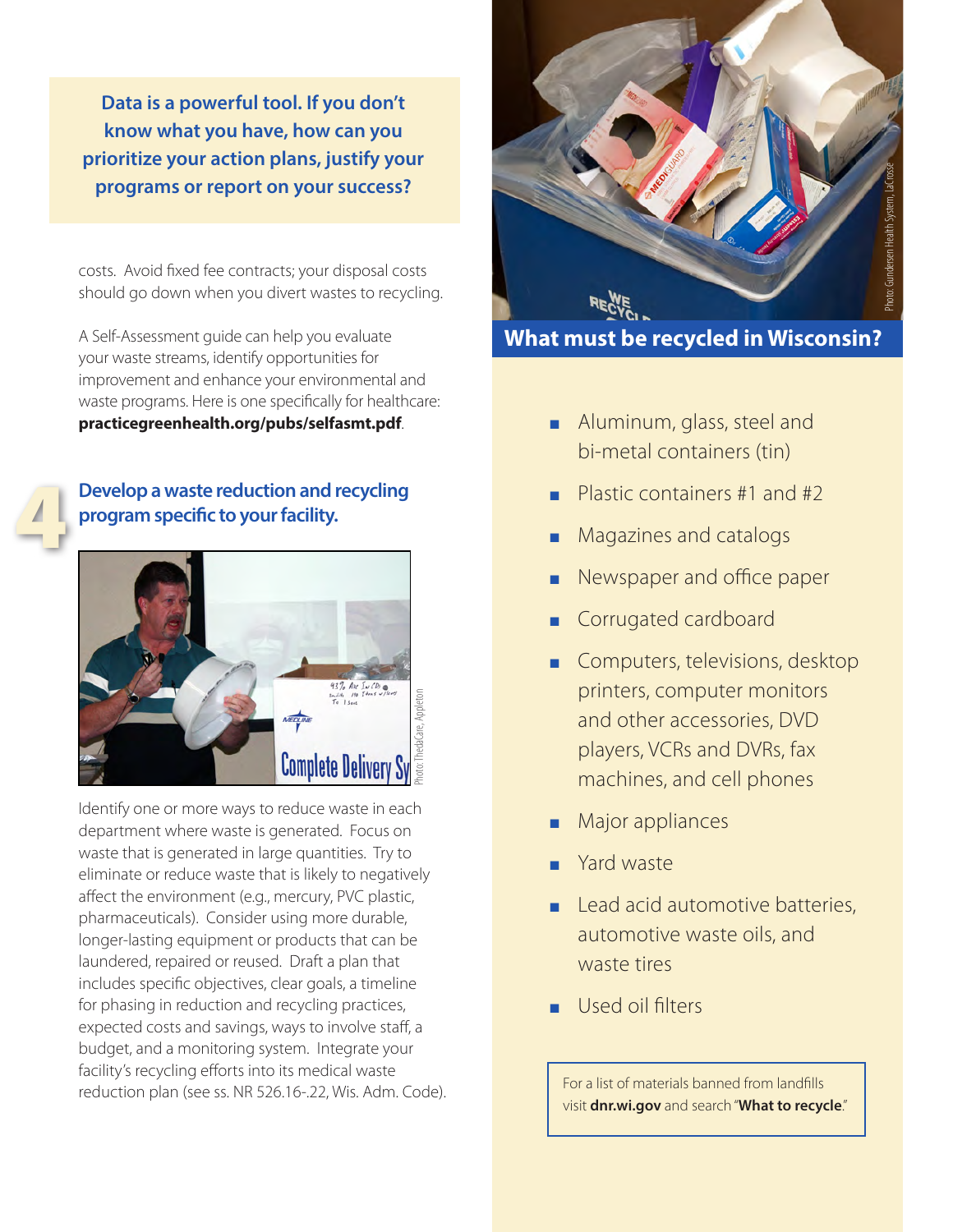

**U.S. Healthcare facilities generate nearly two billion pounds of paper and cardboard waste every year. This is the largest category of waste in the annual total of five billion pounds of waste of all types from the healthcare sector.**

—Source: *Healthcare Environmental Resources Center*



## **Use the Waste Hierarchy to Save**

Following the waste hierarchy (reduce, reuse, recycle) is not difficult or expensive. Many materials can be reused or recycled, and easy changes can reduce the amount generated. Implementing simple practices such as those listed below can both decrease costs and protect the environment.

## **Medical Supplies and Purchasing**

- When possible, work with vendors that have little or no packaging for their products.
- Buy in bulk to reduce packaging waste.
- Purchase or ask suppliers to provide sturdy, high-quality storage and shipping containers which may be reused or refilled.
- Search "Pharmaceutical Waste Reduction" online for ideas and tools to reduce medication waste.

## **Patient Care**

- Use reusable linens for patient and surgical gowns, diapers and mattress pads because linens increase patient comfort and lower costs when compared with disposable items.
- Use washable plates, eating utensils and glasses for patients' meals and cafeteria food.
- Minimize the use of milk cartons by installing bulk milk dispensers and using washable glasses.
- Avoid disposable basins and other patient care items.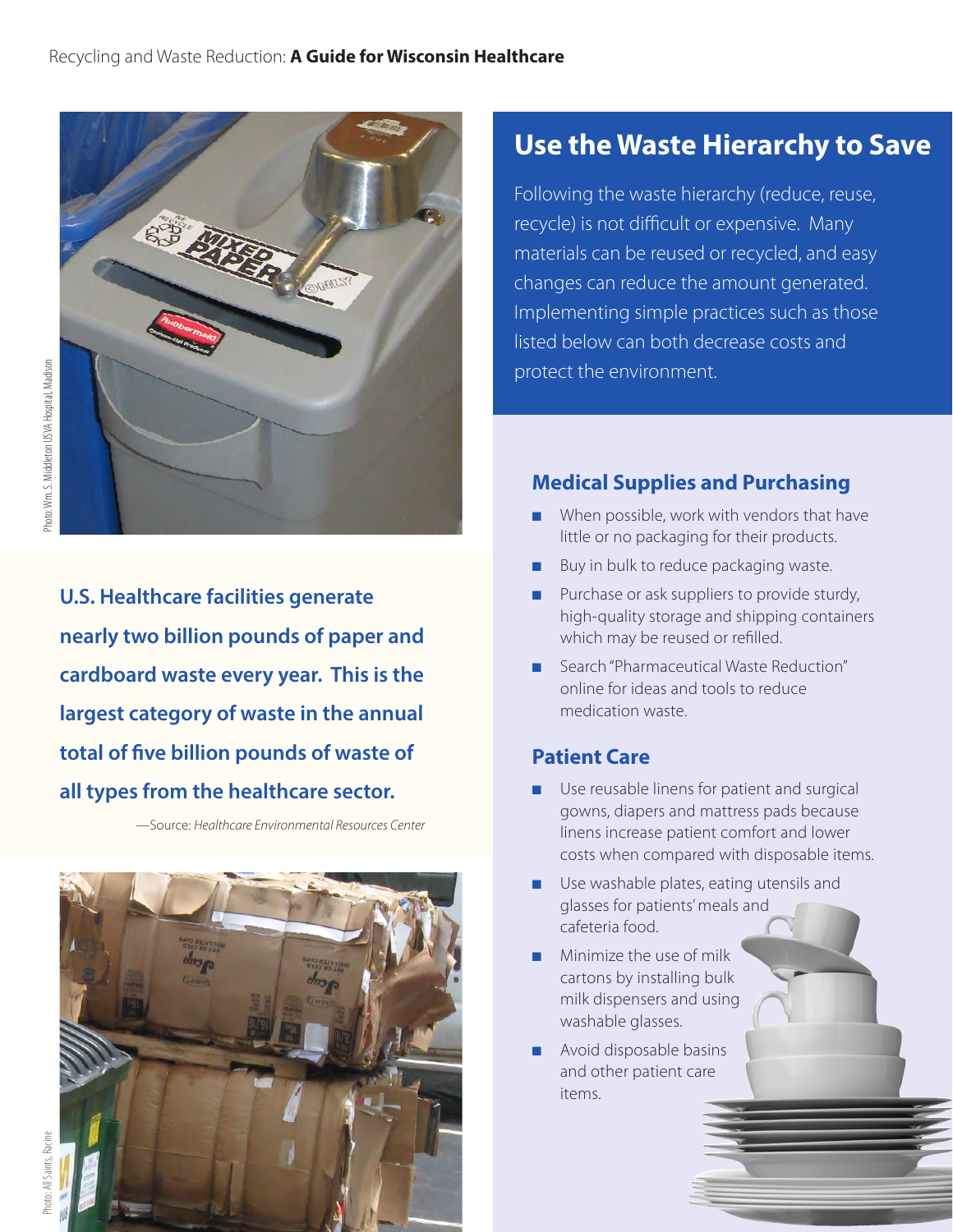

## **Custodial/Housekeeping**

- Have appropriate waste and recycling containers paired together and properly labeled in all office, vending, food service, reception and patient care areas.
- Place infectious waste containers or small infectious waste bags away from other waste receptacles.
- Install air dryers in bathrooms to replace paper towels.
- Use microfiber mops.
- Buy concentrated cleaning supplies in bulk.
- Visit NIOSH on Cleaning and Custodial Services at **[www.cdc.gov/niosh/topics/cleaners/](http://www.cdc.gov/niosh/topics/cleaners/)**
- When updating equipment, donate items like beds, furniture, drapes and cabinets to other facilities. Install fluorescent lights or, better yet, LED lights wherever possible.
- Switch from disposable to reusable infectious waste containers.
- Recycle clean and dry stretchy plastic wrap and film, such as shrink wrap and plastic bags and keep separate from other plastics. Visit **[dnr.wi.gov](http://dnr.wi.gov/)** and search "**recycling plastic film**" for more information.

## **Office**

- Use e-mail to eliminate paper memos and correspondence.
- Print on both sides of paper.
- Maintain a centralized and/or electronic filing system.
- Work with your hauler/recycler to determine how paper and containers should be sorted. Then set up a system to collect and recycle all types of paper, from high grade to cardboard.
- Buy recycled paper and envelopes.
- Recycle all your business electronic waste (see **[dnr.wi.gov](http://dnr.wi.gov/topic/Ecycle/Business.html)** and search "**electronics recycling."**

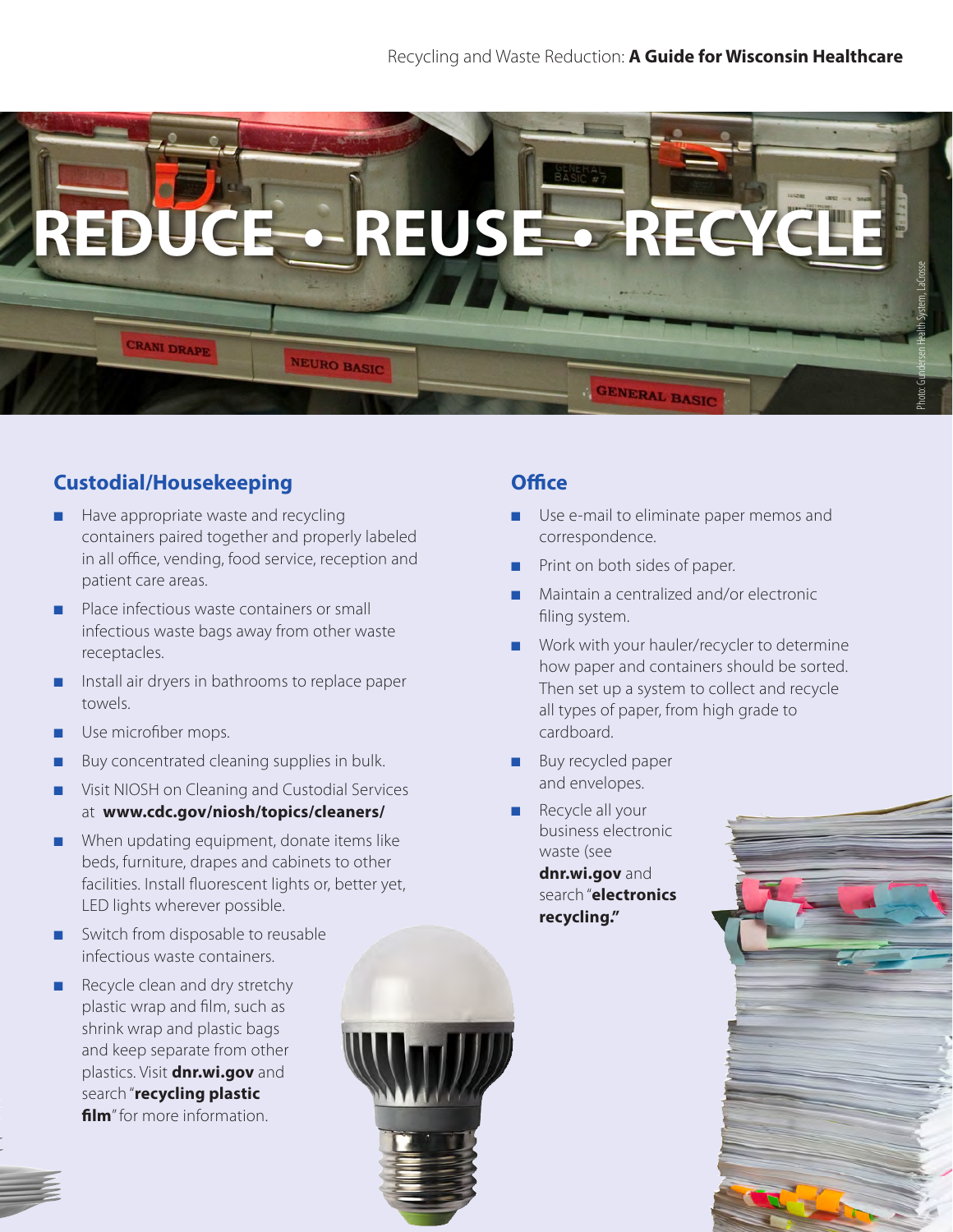# **Follow These Wisconsin Healthcare Examples**

## **Nursing Home**

*This Wisconsin nursing home has 120 patient beds with a staff of about 160 employees.*

This nursing home's recycling containers are:

- provided for patients and quests, primarily for aluminum cans, plastic bottles, and newspapers;
- located in soiled utility rooms, one large container per unit;
- used for aluminum, tin and plastic waste generated in dining areas; and
- used for all non-confidential materials (e.g., newspapers and magazines) in office areas.

Confidential papers are put into a locked container and kept separate. Its waste contract specifies that recyclables are removed free of charge. While the nursing home does not make or lose money with the recycling practices, it does avoid landfill disposal costs.



## **Clinic system**

*These Wisconsin affiliated clinics serve between 3,000 and 60,000 patients per year*.

The clinics:

- use reusable plastic totes within the system;
- use Procedure Based Delivery System (PBDS) instead of separate packaging cones in boxes;
- recycle or reuse medical supplies where applicable;
- buy non-mercury equipment and reduce or eliminate mercury in reagents and solutions;
- use standard purchasing criteria to prefer reusables and environmentally safe disposal; and
- train their staff through annual education fairs and system-wide newsletters.

The Waste and Environment Committee has increased recycling by improving signage and providing more recycling containers throughout its facilities.



## **Hospital**

*Licensed for 158 beds, this Wisconsin hospital has a staff of about 1,000 employees.*

The facility's CEO and major department directors are committed to recycling. The CEO invests money in recycling where needed and encourages staff to attend in-services about recycling and waste management.

The hospital **reduces** waste by:

- using only china service for meals and snacks;
- using room service for patients and visitors, so food is delivered on china only;
- donating extra food to a local food bank; and
- monitoring the waste stream to reduce the amount of "trash" they must pay to have hauled away.

It **reuses** by donating items no longer in use (e.g., beds, furniture, curtains, surgical supplies, lockers and file cabinets) to facilities overseas.

It **recycles** all paper, cardboard, plastic, tin, aluminum, glass, light bulbs, batteries, oil, anti-freeze, electronics, kitchen grease, pallets and crates. It has groups of recycling containers at all entry points, in lobbies and in vending/ food service areas.

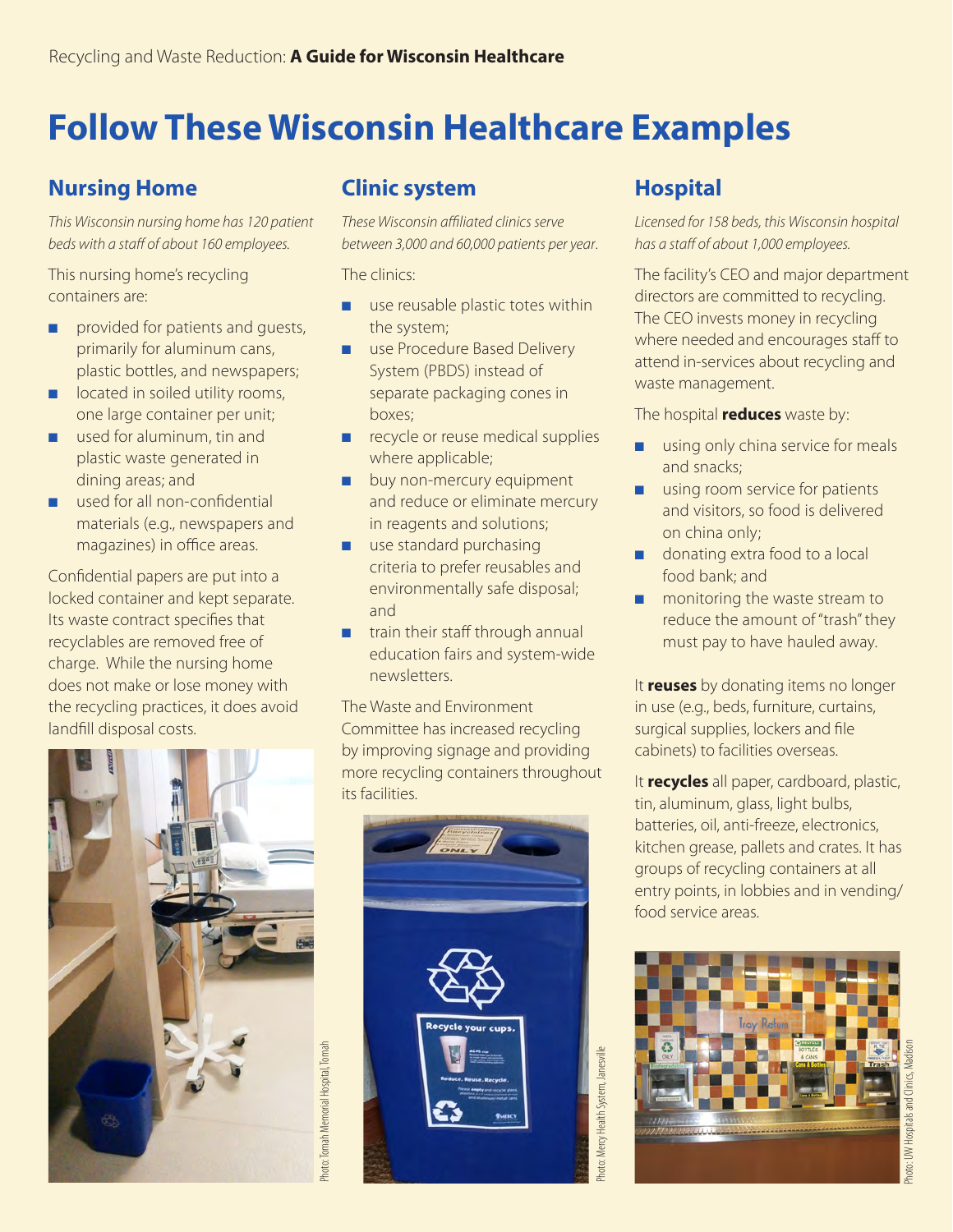# **Allocate Enough Space**

All public buildings, including healthcare facilities, must provide adequate separation and temporary storage of recyclable materials. The recommended space allocations are:

|                                                              | Space Allocation (cu.ft./1000 sq.ft. floor area) |                       |  |  |  |
|--------------------------------------------------------------|--------------------------------------------------|-----------------------|--|--|--|
| <b>Facility type</b>                                         | <b>Weekly pickup</b>                             | <b>Monthly pickup</b> |  |  |  |
| Hospital                                                     | 13.5                                             | 60                    |  |  |  |
| Clinic, without meals served                                 |                                                  | 36                    |  |  |  |
| Nursing home                                                 | 4.5                                              | 20                    |  |  |  |
| Residential, multifamily dwelling<br>(e.g., assisted living) |                                                  | 40                    |  |  |  |

Source: "Expanding, Renovating or Building a New Business? Save Space for Recyclables" [www4.uwm.edu/shwec/recyclingtoolkit/PDF/BuildingANewBusiness.pdf](http://www4.uwm.edu/shwec/recyclingtoolkit/PDF/BuildingANewBusiness.pdf)

# **Recycle Construction and Demolition Waste**

It seems that healthcare facilities are continually remodeling these days. Most construction and demolition wastes can be recycled, and many projects have recycling rates of 80% or more. Before your next remodeling or construction project, review *Planning Your Demolition or Renovation Project: A Guide to Hazard Evaluation, Recycling and Waste Disposal* (WA651). Visit **[dnr.wi.gov](http://dnr.wi.gov/)** and search "**Demolition, construction and renovation".**